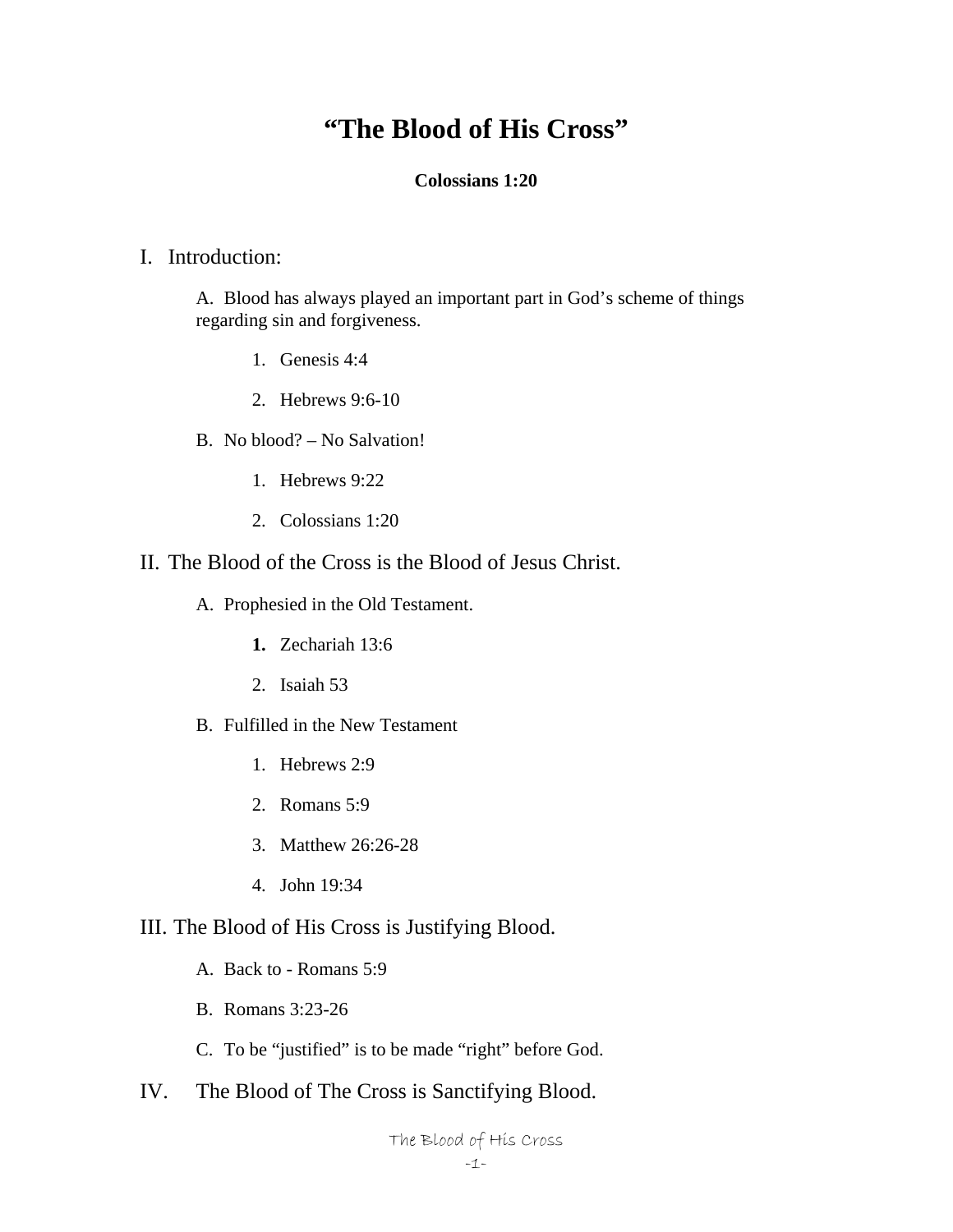- A. Hebrews 13:12
- B. Hebrews 10:10
- C. 1 Peter 1:2
- D. To be sanctified is to be "set apart" (for holy use).
	- 1. Christians are sanctified people.
		- a) 1 Corinthians 1:2
		- b) E.g. Ephesians 5:3

# V. The Blood of His Cross is Redeeming Blood.

- A. Discuss the following passages:
	- **1.** 1 Peter 1:18-19
	- **2.** Ephesians 1:7
	- **3.** Colossians 1:14
	- **4.** 1 Corinthians 6:20
	- **5.** Acts 20:28
		- **a) Man CANNOT be redeemed without the blood of the cross.**

#### **b) To be redeemed is to be bought (see definition below)**

- **1.** To recover ownership of by paying a specified sum.
- **4.** To fulfill (a pledge, for example).
- **6.** To set free; rescue or ransom.
- **7.** To save from a state of sinfulness and its consequences. .[1](#page-1-0)

**c) Jesus paid the price – set us free, rescued us, paid ransom price, saved us from a state of sinfulness and its consequences – He made salvation POSSIBLE!** 

- VI. The Blood of His Cross is "Near" Making Blood.
	- A. Discuss Passage:

<span id="page-1-0"></span>1

**1.** Ephesians 2:11-13

<sup>1</sup>*The American Heritage® Dictionary of the English Language, Third Edition* copyright © 1992 by Houghton Mifflin Company.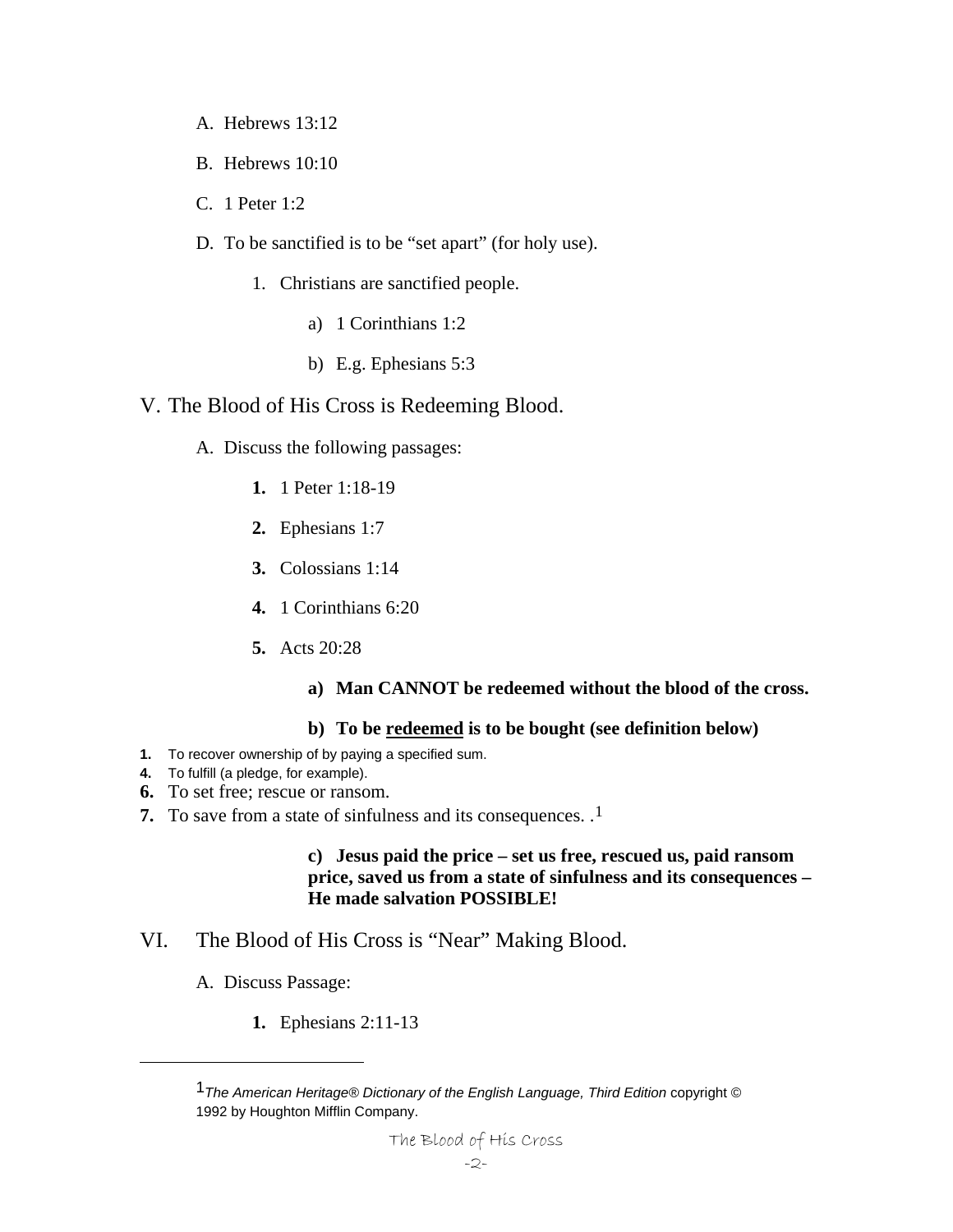- **2. The contrast is between "near" and "far off".**
- **3. Those "Far off"** 
	- **a) Gentiles in the flesh**
	- **b) Called "uncircumcised" by the circumcised**
	- **c) Without Christ**
	- **d) Aliens (from Israel)**
	- **e) Strangers of the covenants of promise**
	- **f) Having no hope**
	- **g) Without God**
- **4. Those "near"** 
	- **a) Children of Abraham**
	- **b) Circumcised of the heart**
	- **c) In Christ**
	- **d) Children**
	- **e) Participants in the promise**
	- **f) Having hope**
	- **g) Children of God**

*(1) All this is accomplished by the blood and our obedience!* 

### **VII. The Blood of His Cross is Peace Making Blood.**

#### **A. Our text: Colossians 1:20**

**B. Ephesians 2:15** 

1. By the blood of Christ we can have peace with God, self, and our fellow man.

- a) Cf. Philippians 4:6-7
- b) John 16:33